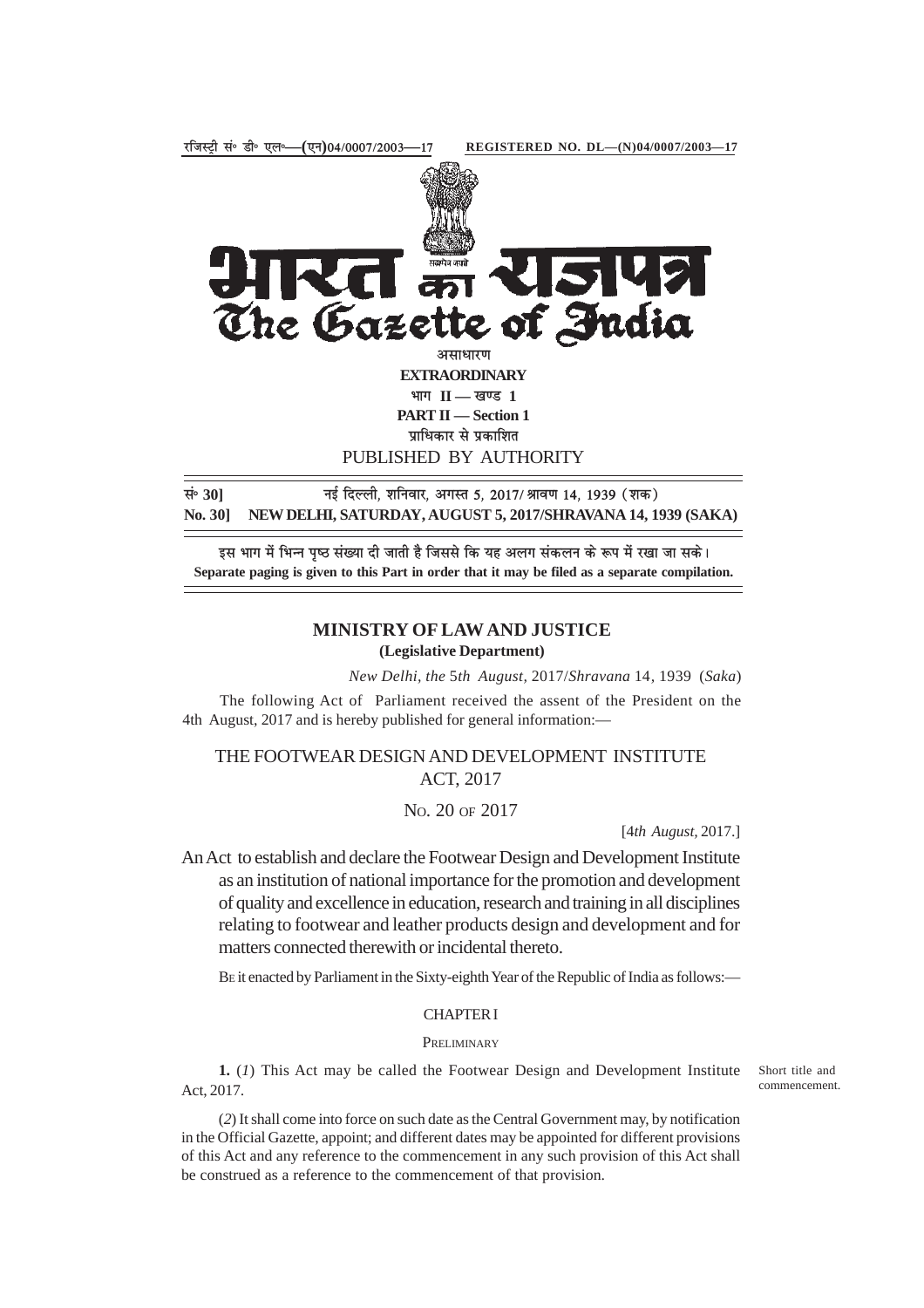Declaration of Footwear Design and Development Institute as an institution of national importance.

Definitions.

**3.** In this Act, unless the context otherwise requires,—

(*a*) "Chairperson" means the Chairperson of the Institute nominated under clause (*a*) of sub-section (*3*) of section 4;

**2.** Whereas the objects of the institution known as the Footwear Design and Development Institute, are such as to make it the institution of national importance, it is hereby declared that the Footwear Design and Development Institute is an institution of

(*b*) "design" means a rational, logical and sequential innovation process for the purposes of transferring culture to viable products and services in footwear and leather products, including fashion and retail thereof and for providing a competitive edge to products and services;

(*c*) "development" means the systematic use of scientific and technical knowledge to meet specific objective or requirements and includes an extension of the theoretical or practical aspects of concepts, design, discovery and invention including business thereof;

(*d*) "Executive Director" means the Executive Director of the Institute campus appointed under section 18;

(*e*) "Fund" means the Fund of the institute to be maintained under section 21;

(*f*) "Governing Council" means the Governing Council of the Institute constituted under sub-section (*3*) of section 4;

(*g*) "Institute" means the Footwear Design and Development Institute established under sub-section (*1*) of section 4;

(*h*) "Institute campus" means an Institute campus specified in the Schedule;

(*i*) "leather products" includes a product made of leather or any other material or combination thereof;

(*j*) "Managing Director" means the Managing Director of the Institute appointed under section 16;

(*k*) "Member" means a Member of the Governing Council and includes the Chairperson;

(*l*) "notification" means a notification published in the Official Gazette;

(*m*) "prescribed" means prescribed by rules made under this Act;

(*n*) "Schedule" means the Schedule appended to this Act;

(*o*) "Secretary" means the Secretary of the Institute appointed under section 17;

(*p*) "Senate" means the Senate of the Institute referred to in section 13;

(*q*) "Society" means the Footwear Design and Development Institute registered under the Societies Registration Act, 1860;

21 of 1860.

(*r*) "Statutes" and "Ordinances" mean respectively the Statutes and the Ordinances of the Institute made under this Act.

national importance.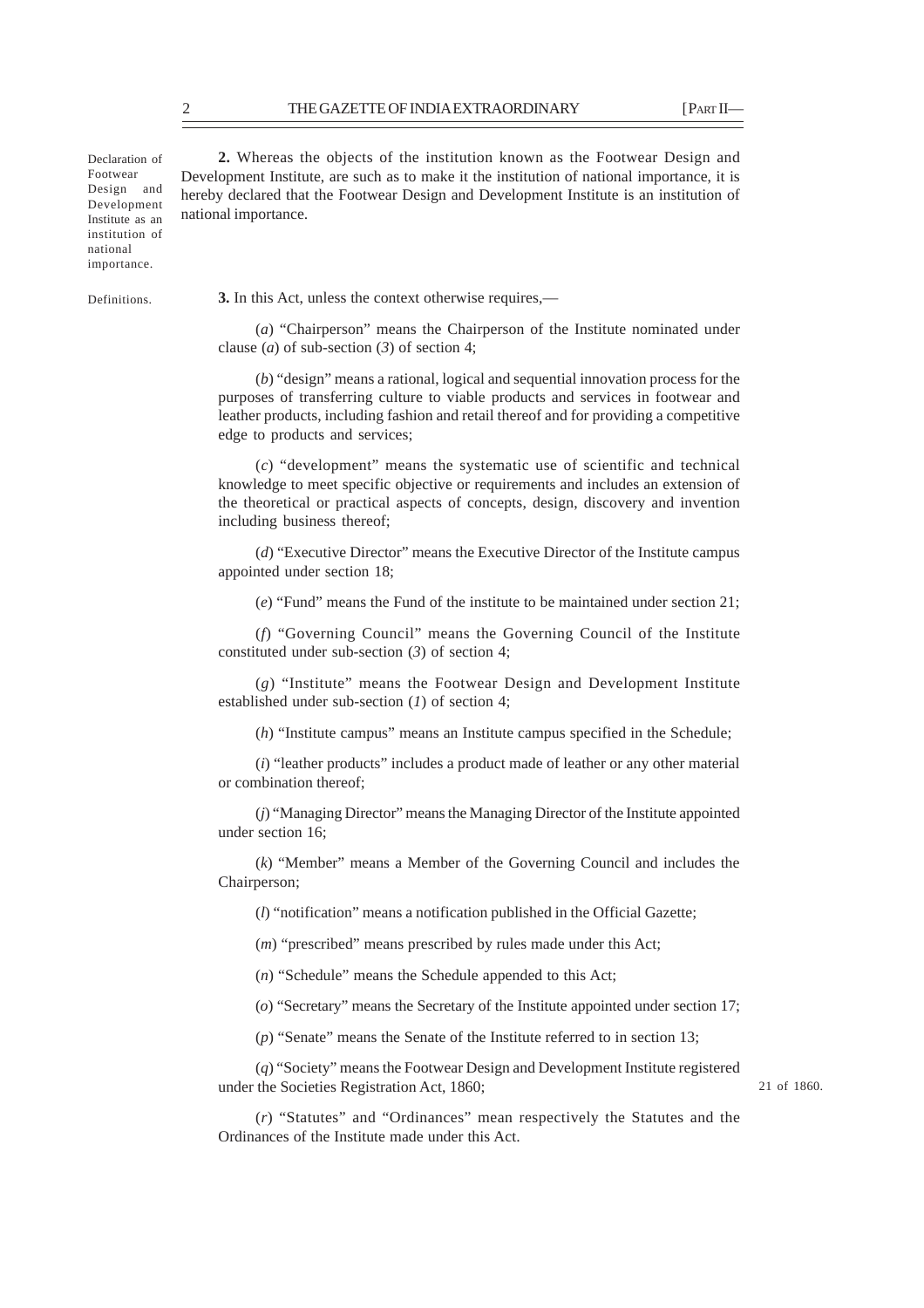### CHAPTER II

#### THE INSTITUTE

**4.** (*1*) On and from the date of commencement of this Act, the Footwear Design and Development Institute shall be established as a body corporate by the name aforesaid. Establishment of Institute.

(*2*) The Institute shall have perpetual succession and a common seal with power, subject to the provisions of this Act, to acquire, hold and dispose of property and to contract, and shall, by that name, sue or be sued.

(*3*) The Institute shall consist of a Governing Council having the following Members, namely:—

(*a*) a Chairperson, who shall be an eminent academician, scientist, or industrialist from leather sector, to be nominated by the Central Government;

(*b*) the Managing Director, *ex officio*;

(*c*) the Joint Secretary in the Ministry or Department in the Government of India dealing with Footwear Design and Development Institute, *ex officio*;

(*d*) the Joint Secretary in the Ministry or Department in the Government of India dealing with the leather, retail or fashion sector, *ex officio*;

(*e*) the Director Finance of the Ministry or the Department in the Government of India dealing with Footwear Design and Development Institute, *ex officio*;

(*f*) a representative of Ministry or Department in the Government of India dealing with skill development and entrepreneurship, *ex officio*;

(*g*) four professionals or industrialists to represent the Council for Leather Exports, the Indian Leather Garments Association, the Indian Footwear Components Manufacturers Association, and the Confederation of Indian Industry National Committee on Leather, Footwear and Leather Products, to be nominated by the Central Government; and

(*h*) one person each from the National Institute of Fashion Technology, National Institute of Design, the Central Leather Research Institute, the Indian Institute of Technology and the Indian Institute of Management, to be nominated by the Central Government.

(*4*) The term of office of the Chairperson and other Members, other than *ex officio* Members thereof, shall be three years and they shall be entitled for such allowances as may be determined by the Central Government.

(*5*) The term of office of the Members nominated to fill a casual vacancy shall continue for the remainder of the term of the Member in whose place he has been nominated.

(*6*) The Governing Council shall meet at least two times in a year at such place and time and observe such rules of procedure in regard to the transaction of business at its meetings as may be determined by the Governing Council.

(*7*) Save as otherwise provided in this section, the term of office of an *ex officio* member shall continue as long as he holds the office by virtue of which he is a member.

**5.** On and from the date of commencement of this Act, subject to the other provisions of this Act, all properties which had vested in the Society, immediately before the commencement of this Act, shall on and from such commencement, vest in the Institute.

**6.** On and from the date of commencement of this Act,—

Effect of incorporation of Institute.

Vesting of properties.

(*a*) any reference to the Society in any contract or other instrument shall be deemed as a reference to the Institute;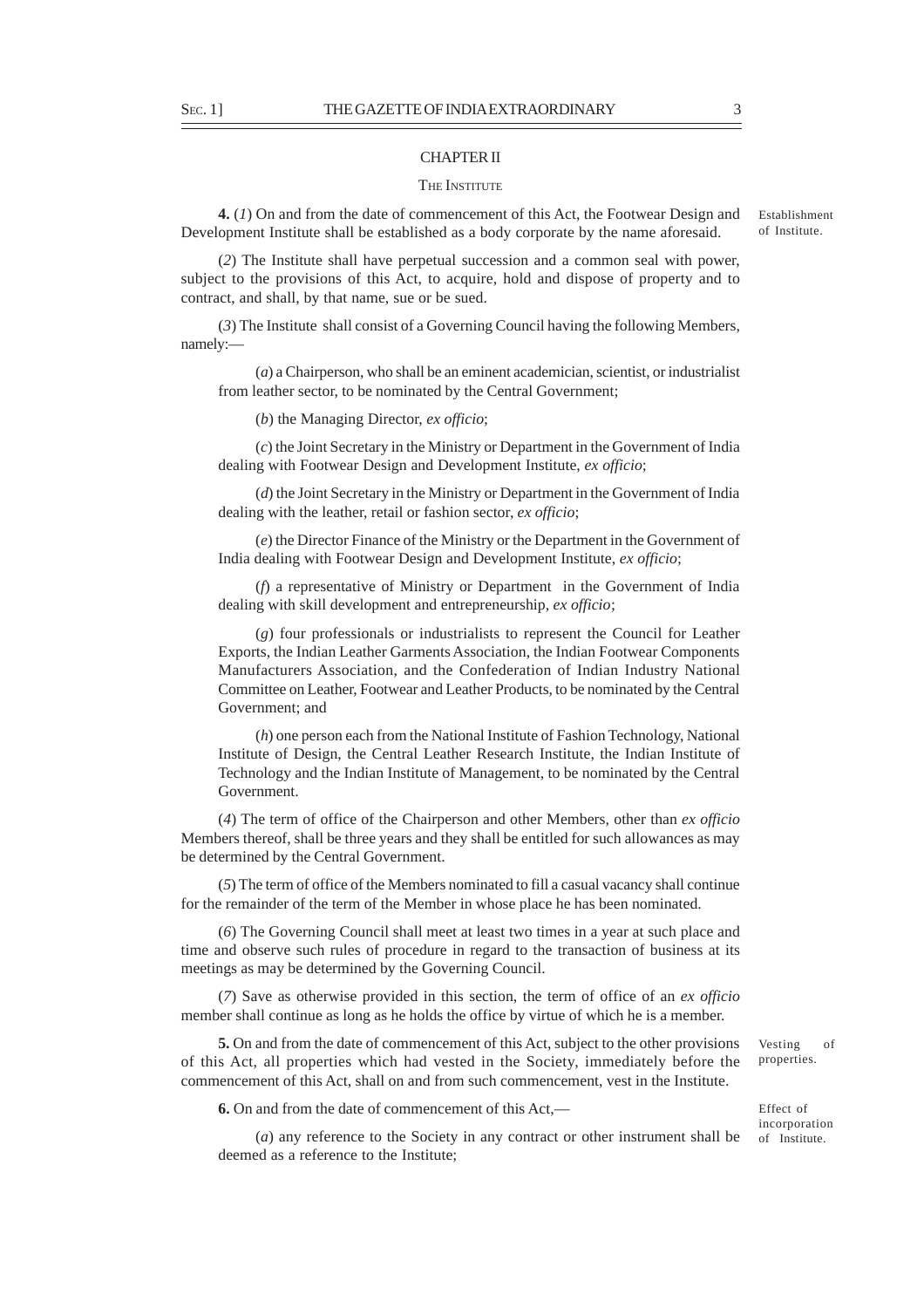(*b*) all the rights and liabilities of the Society shall be transferred to, and be the rights and liabilities of, the Institute;

(*c*) every person employed by the Society, immediately before the appointed day, shall hold office or service in the Institute by the same tenure, at the same remuneration and upon the same terms and conditions and with the same rights and privileges as to pension, leave, gratuity, provident fund and other matters as he would have held the same, if this Act had not been passed, and shall continue to be so, unless and until his employment is terminated or until such tenure, remuneration, terms and conditions are duly altered by the Statutes:

Provided that if the alteration so made is not acceptable to such employee, his employment may be terminated by the Institute in accordance with the terms of the contract with the employee or, if no provision is made therein in this behalf, on payment to him by the Institute of compensation equivalent to three months' remuneration in the case of permanent employee and one month's remuneration in the case of other employee;

(*d*) every person pursuing, before the date of commencement of this Act, any academic or research course in existing Institute campus, shall be deemed to have migrated and registered with the corresponding Institute campus on such commencement at the same level of study in the Institute campus from which such person migrated; and

(*e*) all suits and other legal proceedings instituted or which could have been instituted by or against the Society, immediately before the commencement of this Act shall be continued or instituted by or against the Institute.

Functions of Institute.

**7.** The functions of the Institute shall be—

(*i*) to nurture and promote quality and excellence in education and research in the areas of footwear and leather products design and development and allied fields thereof;

(*ii*) develop and conduct courses leading to graduate and post-graduate degrees, doctoral and post-doctoral courses and research in the areas of footwear and leather products design and development and allied fields thereof;

(*iii*) to hold examinations and grant degrees, diplomas, certificates, or any other qualification;

(*iv*) to institute fellowships, scholarships and confer awards, honorary degrees or other academic distinctions or titles;

(*v*) to co-operate, associate and collaborate with educational or other institutions, research organisations or bodies corporate in any part of the world having objects wholly or partly similar to those of the Institute by exchange of faculty members, students, staff and scholars and generally in such manner as may be conducive to their common objective;

(*vi*) to conduct courses for teachers, technologists and other professionals in the areas of footwear and leather products design and development and allied fields thereof;

(*vii*) to undertake research, survey, and studies and application thereof, for improved quality and design, testing, and international marketing;

(*viii*) to provide consultancy, testing, inspection, certification, project implementation and design support to the institutions and industries in any part of the world;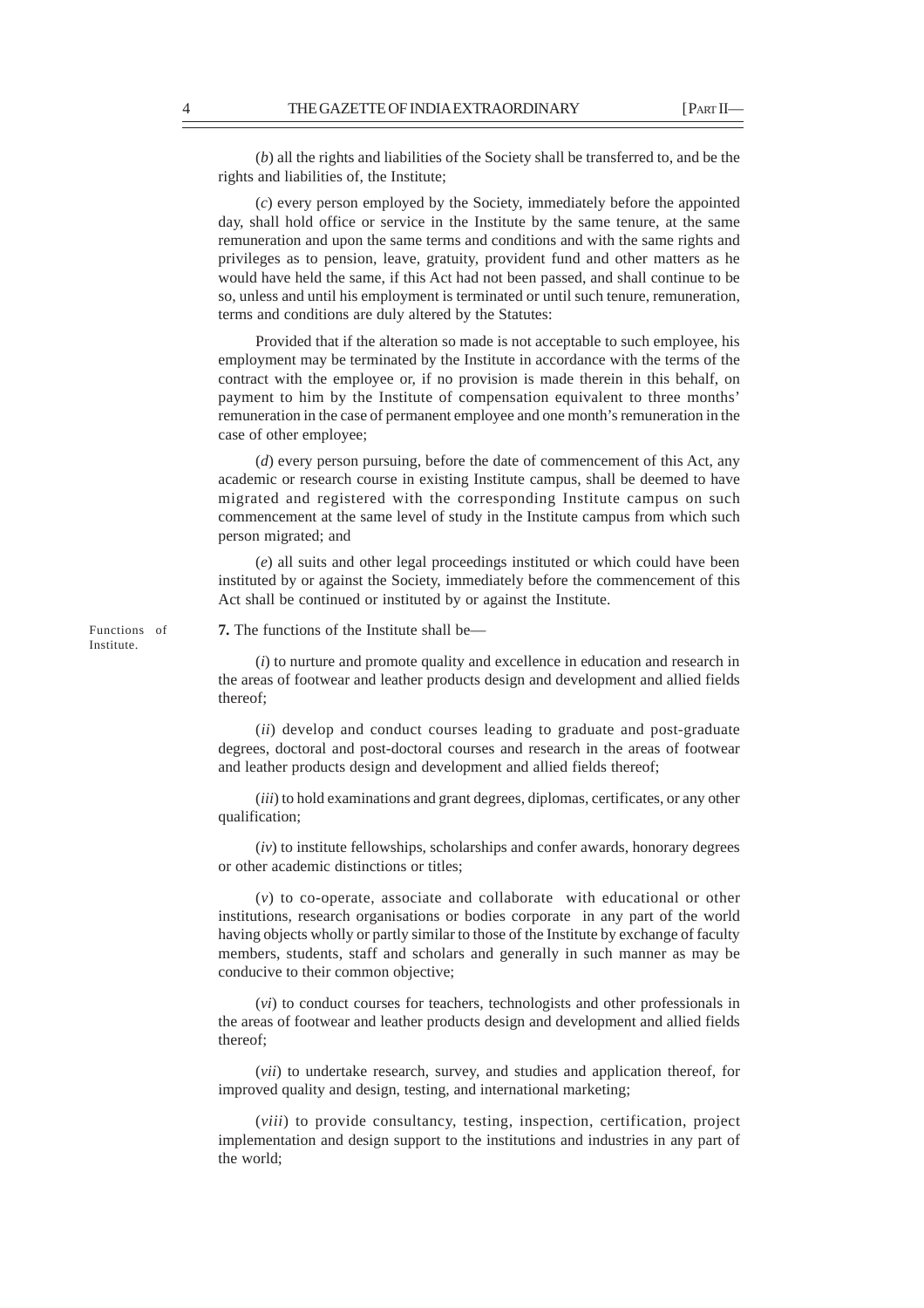(*ix*) to develop an international centre for creation and transmission of information, with focus on educational, professional and industrial commitments;

(*x*) to conduct skill development programs and to provide technical assistance to artisans, craftsmen, manufacturers, designers and exporters;

(*xi*) to design, develop, amend, update curriculums of the academic programs and training materials as per the sector's requirement and change of technology;

(*xii*) to acquire any patent or license relating to such invention, improvement or design or standardisation marks whether for general or specific purposes;

(*xiii*) to establish, form and maintain museums, libraries and collections of literature and films, slides, photographs, prototypes and other information;

(*xiv*) to function as a National resource centre for curriculum development, training the trainers and support skill development in the leather sector overall;

(*xv*) to frame the Statutes and the Ordinances and to alter, modify or rescind the same; and

(*xvi*) to do all such things as may be necessary, incidental or conducive to the attainment of all or any of the objects of the Institute.

**8.** (*1*) Subject to the provisions of this Act, the Governing Council, under overall control of the Central Government, shall be responsible for the general superintendence, direction and control of the affairs of the Institute and shall exercise all the powers not otherwise provided for by this Act, the Statutes and the Ordinances, and shall have the power to review the acts of the Senate.

Powers of Governing Council.

(*2*) Without prejudice to the provisions of sub-section (*1*), the Governing Council shall—

(*a*) take decisions on questions of policy relating to the administration and working of the Institute;

(*b*) institute academic and other posts and to make appointments thereto (except in the case of the Managing Director, Secretary and Executive Director);

(*c*) frame the Statutes and the Ordinances and to alter, modify or rescind the same;

(*d*) consider and pass resolutions on the annual report, the annual audited accounts and the budget estimates of the Institute for the next financial year as it thinks fit together with a statement of its development plans;

(*e*) receive gifts, grants, donations or benefactions from the Government and to receive bequests, donations and transfers of movable or immovable properties from the testators, donors or transferors, as the case may be; and

(*f*) do all such things as may be necessary, incidental or conducive to the attainment of all or any of the aforesaid powers.

(*3*) The Governing Council shall have the power to appoint such committees, as it considers necessary for the exercise of its powers and the performance of its duties under this Act.

(*4*) Notwithstanding anything contained in sub-section (*2*) of section 4, the Governing Council shall not dispose of in any manner any immovable property without the prior approval of the Central Government.

(*5*) The Central Government may appoint one or more persons to review the work and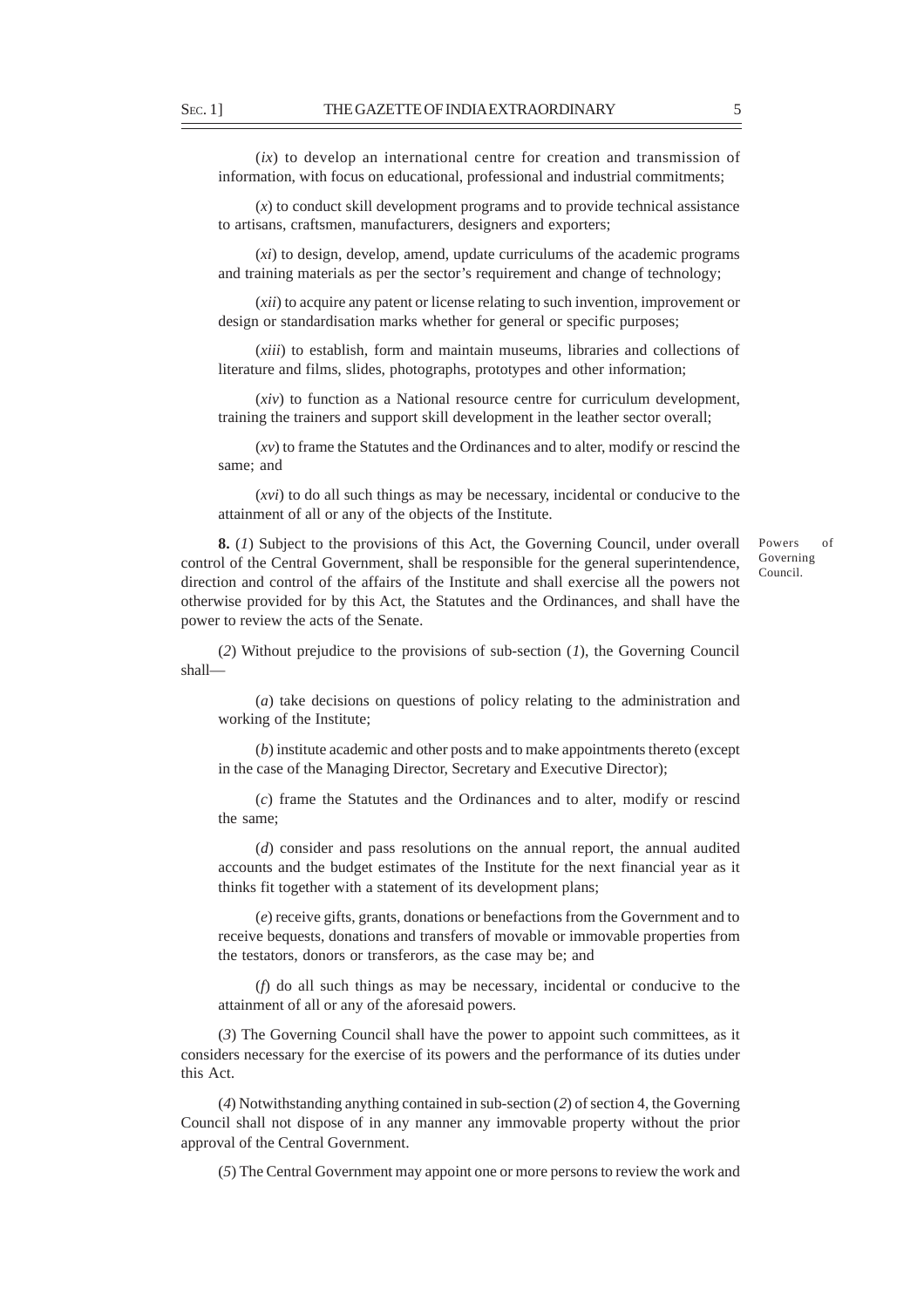progress of the Institute and to hold inquiries into the affairs thereof and to report thereon in such manner as the Central Government may direct.

(*6*) Upon receipt of any such report, the Central Government may take such action and issue such directions as it considers necessary in respect of any of the matters dealt within the report and the Institute shall be bound to comply with such directions.

(*7*) The Central Government shall have the power to remove Chairperson or other Members or reconstitute the Governing Council, if it considers it appropriate to do so.

(*8*) No Chairperson or Member shall be removed under sub-section (*7*) unless he has been given a reasonable opportunity of being heard in the matter.

**9.** (*1*) The Institute shall be open to persons of all sex and of whatever race, creed, caste or class, and no test or condition shall be imposed as to religious belief or profession in admitting or appointing members, students, teachers or workers or in any other connection whatsoever. Institute be open to all races, creeds and classes.

> (*2*) No bequest, donation or transfer of any property shall be accepted by the Institute, which in the opinion of the Governing Council involves conditions or obligations opposed to the spirit and object of this section.

Teaching at Institute.

Authorities of Institute.

Visitor.

**10.** All teaching at the campuses of the Institute shall be conducted by or in the name of the Institute in accordance with the Statutes and the Ordinances made in this behalf.

**11.** The President of India shall be the Visitor of the Institute.

12. The following shall be the authorities of the Institute, namely:—

(*a*) a Governing council;

(*b*) a Senate; and

(*c*) such other authorities as may be declared by the Statutes to be the authorities of the Institute.

The Senate.

**13.** The Senate of the Institute shall consist of the following persons, namely:—

- (*a*) the Managing Director, *ex officio* who shall be the Chairperson of the Senate;
- (*b*) the Secretary, *ex officio*;
- (*c*) the Executive Directors of all Institute campus, *ex officio*;
- (*d*) all Senior Professors of the Institute;

(*e*) three persons, not being employees of the Institute, to be nominated by the Chairperson in consultation with the Managing Director, from amongst educationists of repute, from the fields of footwear, science, engineering and humanities and one of them shall be woman;

(*f*) one alumnus of the Institute to be nominated by the Chairperson in consultation with the Managing Director by rotation; and

(*g*) such other members of the staff as may be laid down in the Statutes.

Functions of Senate.

**14.** (*1*) Subject to the provisions of this Act, the Statutes and the Ordinances, the Senate of the Institute shall be the principal academic body of the Institute and shall have the control and general regulation, and be responsible for the maintenance of standards of instruction, education and examinations in the Institute and shall exercise such other powers and perform such other duties as may be conferred or imposed upon it by the Statutes.

(*2*) Without prejudice to the provisions of sub-section (*1*), the Senate shall have the following powers, namely:—

(*a*) to specify the criteria and process for admission to courses or programmes of study by the Institute;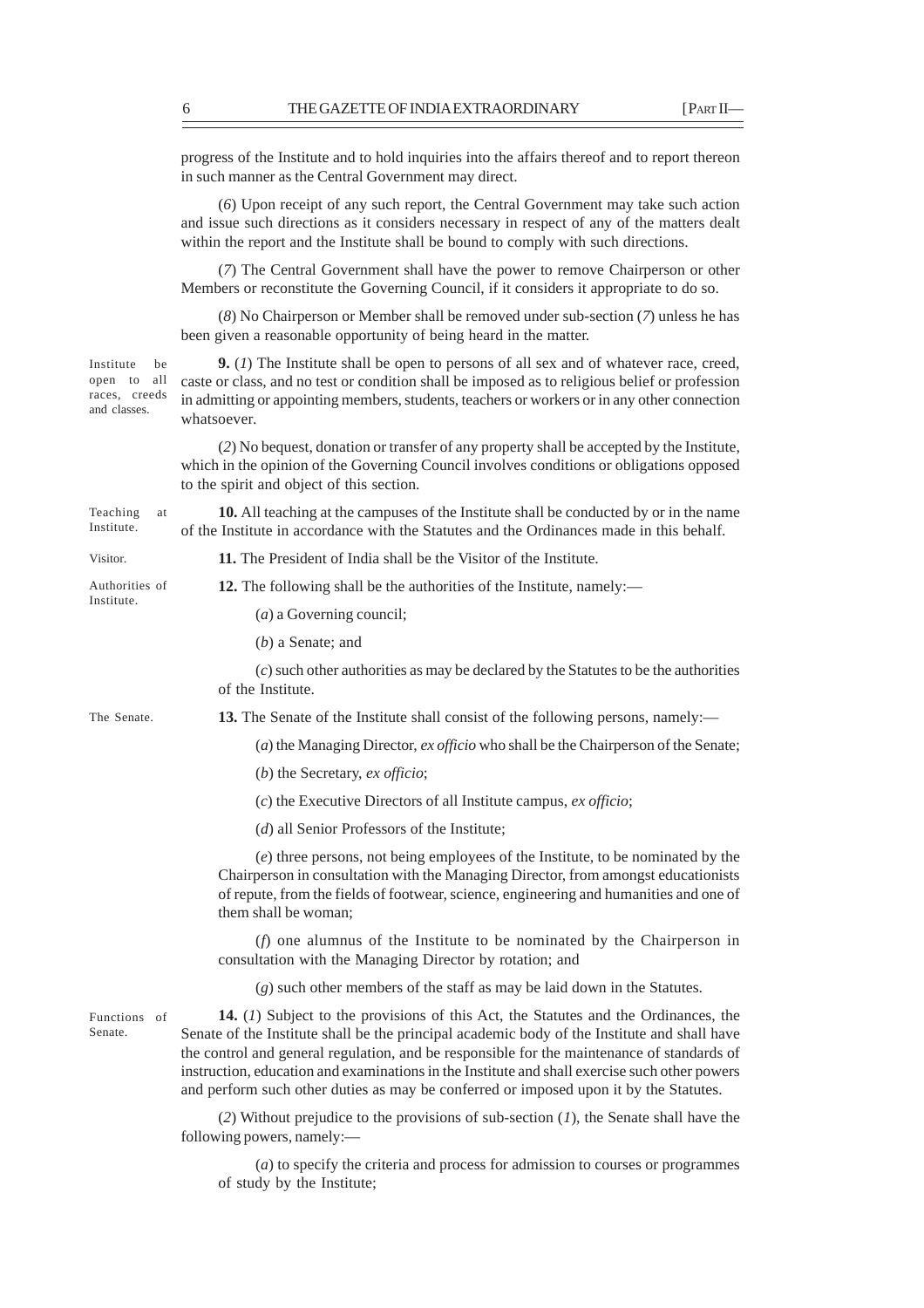(*b*) to recommend to the Governing Council for creation of teaching and other academic posts, determination of number and emoluments of such posts and defining the duties and conditions of service of teachers and other academic posts;

(*c*) to recommend to the Governing Council for commencement of new programmes and course of study;

(*d*) to specify academic contents of programmes and course of study and to undertake modifications therein;

(*e*) to specify the academic calendar and approve grant of degrees, diplomas and other academic distinctions or titles; and

(*f*) to exercise such other powers and discharge such other functions as may be assigned to it, by Statutes or by the Governing Council.

**15.** (*1*) The Chairperson shall ordinarily preside at the meetings of the Governing Council and at the Convocations of the Institute.

Functions, powers and duties of Chairperson.

(*2*) The Chairperson shall exercise such other powers and perform such other duties as may be assigned to him by this Act or the Statutes.

(*3*) The Chairperson shall have the authority to review periodically the work and progress of the Institute and to order enquiries into the affairs of the Institute.

**16.** (*1*) The Managing Director of the Institute shall be appointed by the Central Government for a tenure of five years and on such terms and conditions of services as may be prescribed.

(*2*) The Managing Director shall be the principal executive officer of the Institute and shall be responsible for the proper administration of the Institute and for imparting of instruction and maintenance of discipline therein.

(*3*) The Managing Director shall exercise such other powers and perform such other duties as may be assigned to him by this Act, the Statutes and the Ordinances or delegated by the Governing Council or the Senate.

(*4*) The Managing Director shall submit annual reports and accounts to the Governing Council.

(*5*) The Central Government shall have the power to remove the Managing Director before the tenure of five years, if it considers it appropriate to do so on the grounds of misconduct or incapacity after giving him an opportunity of being heard in the matter.

(*6*) The Managing Director shall be responsible for the implementation of the decision of the Governing Council and the Senate.

**17.** (*1*) The Secretary of the Institute shall be appointed by the Central Government for a tenure of five years and on such terms and conditions of service as may be prescribed. Secretary.

(*2*) The Secretary shall act as the Secretary of the Governing Council, the Senate and such committees as may be specified by the Statutes.

(*3*) The Secretary shall be responsible to the Managing Director for the proper discharge of his functions.

(*4*) The Secretary shall exercise such other powers and perform such other duties as may be assigned to him by this Act or the Statutes or the Managing Director.

**18.** (*1*) The Executive Director of each Institute campus shall be appointed by the Central Government for a tenure of five years and on such terms and conditions as may be prescribed and shall exercise such powers and perform such duties as may be assigned to him by this Act or the Statutes or by the Managing Director.

Executive Director.

Managing Director.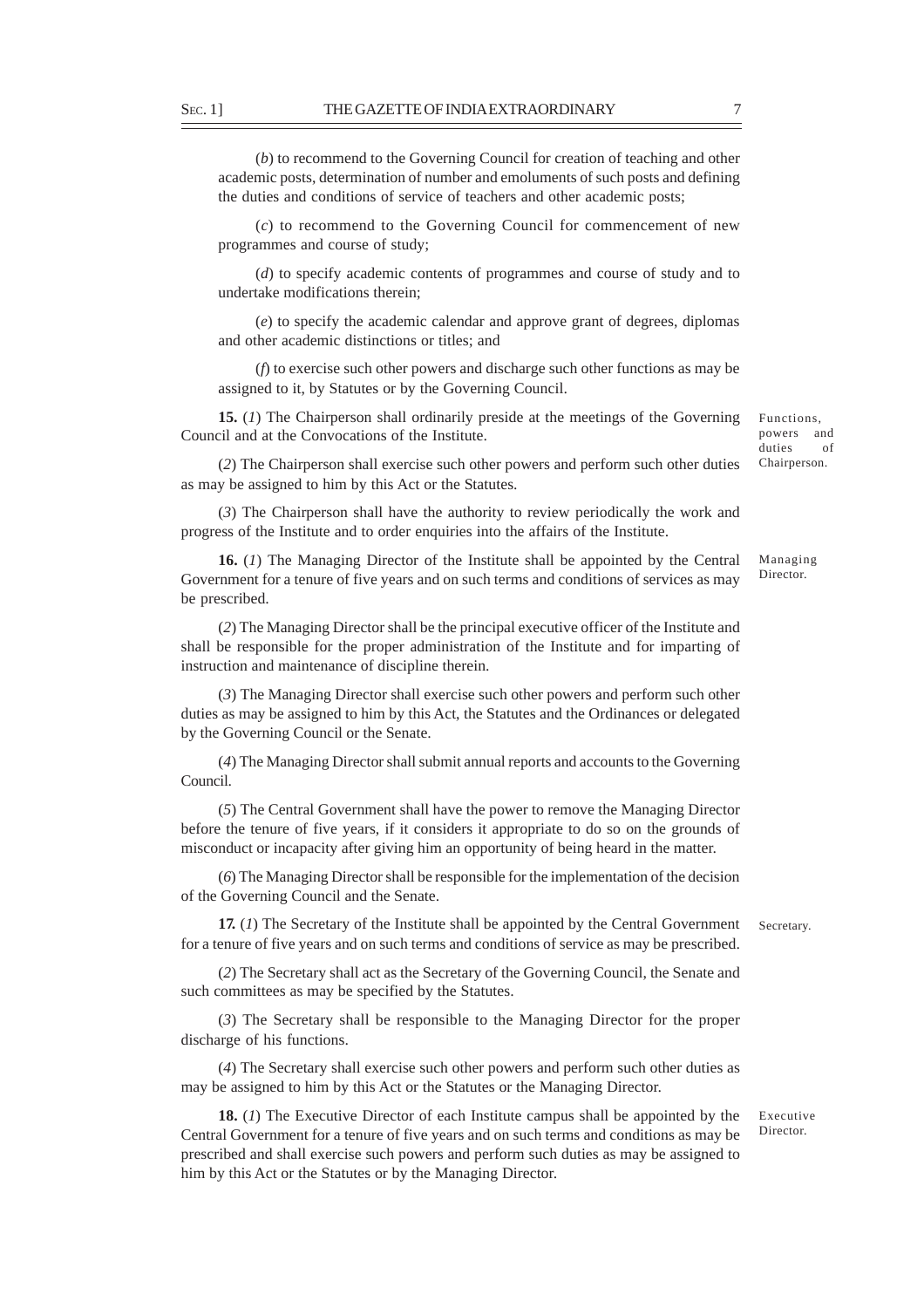(*2*) The Executive Director shall be the principal academic and executive officer of the Institute campus and shall be responsible for the implementation of the decision of the Governing Council and the Senate and the day-to-day administration of the Institute campus in consultation with the Managing Director.

**19.** The powers and duties of authorities and officers, other than those hereinbefore mentioned, shall be determined by the Statutes. Power and duties of other authorities and

**20.** For the purpose of enabling the Institute to discharge its functions efficiently under this Act, the Central Government may, after due appropriation made by Parliament by law in this behalf, pay to the Institute in each financial year such sums of money and in such manner as it may think fit. Grants by Government.

Funds of Institute.

officers.

Central

**21.** (*1*) The Institute shall maintain a Fund to which shall be credited—

(*a*) all moneys provided by the Central Government;

(*b*) all fees and other charges received by the Institute;

(*c*) all moneys received by the Institute by way of loans, grants, gifts, donations, benefactions, bequests or transfers; and

(*d*) all moneys received by the Institute in any other manner or from any other source.

(*2*) All moneys credited to the Fund shall be deposited in such banks or invested in such manner as the Institute may, with the approval of the Governing Council decide.

(*3*) The Fund shall be applied towards meeting the expenses of the Institute, including expenses incurred in the exercise of its powers and discharge of its duties under this Act.

Setting up of endowment fund.

**22.** Notwithstanding anything contained in section 21, the Central Government may direct the Institute to—

(*a*) set-up an endowment fund and any other fund for specified purpose; and

(*b*) transfer money from its Fund to endowment fund or any other fund.

Accounts and audit.

**23.** (*1*) The Institute shall maintain proper accounts and other relevant records and prepare an annual statement of accounts, including the balance sheet, in such form as may be specified, in accordance with such general directions as may be issued by the Central Government in consultation with the Comptroller and Auditor-General of India.

(*2*) The accounts of the Institute shall be audited by the Comptroller and Auditor-General of India and any expenditure incurred by him in connection with such audit shall be payable by the Institute to the Comptroller and Auditor-General of India.

(*3*) The Comptroller and Auditor-General of India and any person appointed by him in connection with the audit of the accounts of the Institute shall have the same rights, privileges and authority in connection with such audit as the Comptroller and Auditor-General of India, generally has in connection with the audit of the Government accounts, and, in particular, shall have the right to demand the production of books, accounts, connected vouchers and other documents and papers and to inspect any of the offices of the Institute.

(*4*) The accounts of the Institute as certified by the Comptroller and Auditor-General of India or any other person appointed by him in this behalf, together with the audit report thereon shall be forwarded annually to the Central Government and that Government shall cause the same to be laid before each House of Parliament.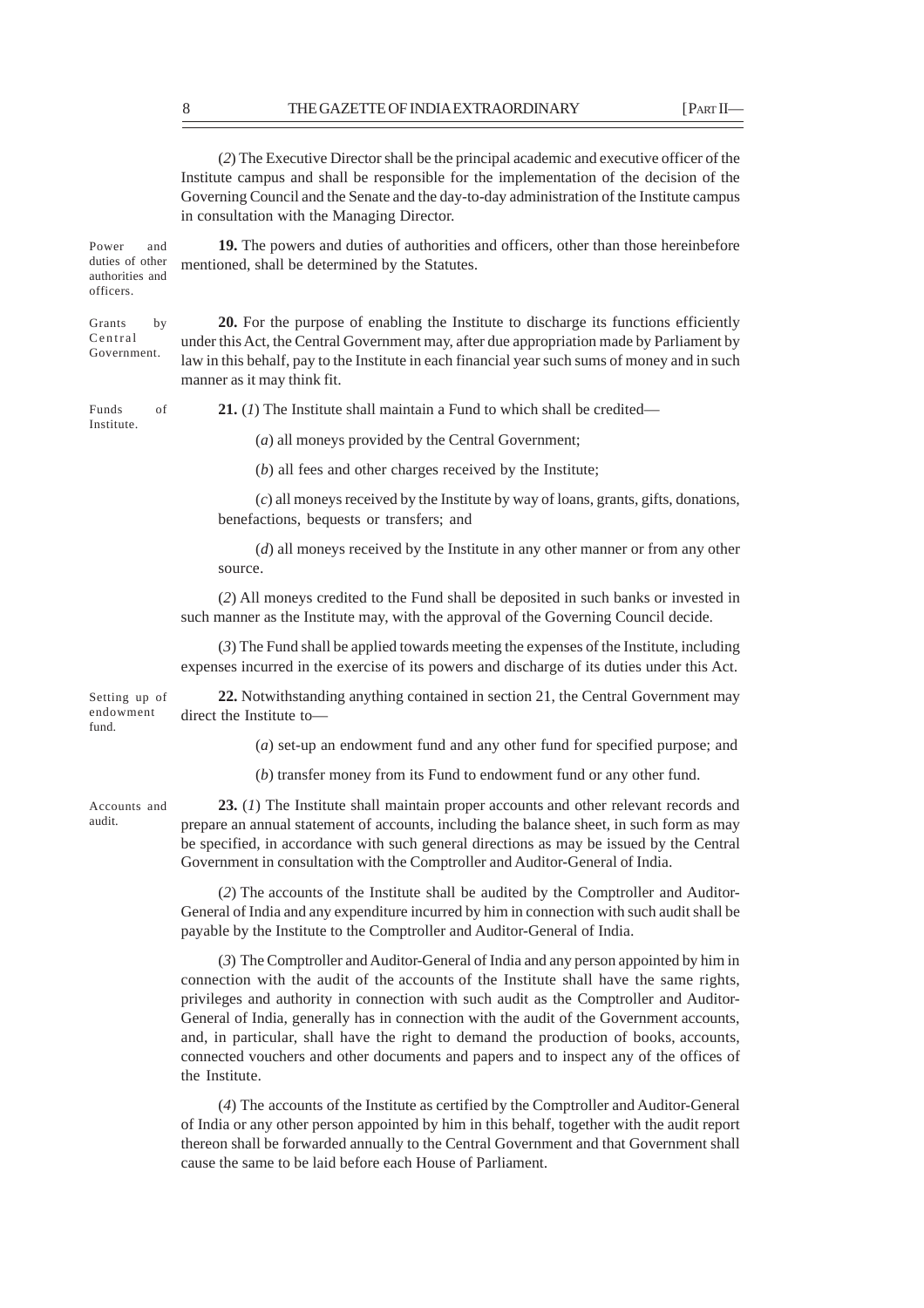**24.** (*1*) The Institute shall constitute, for the benefit of its employees, including the Managing Director in such manner and subject to such conditions as may be specified by the Statutes, such pension, insurance and provident funds as it may consider necessary.

19 of 1925.

(*2*) Where any such provident fund has been so constituted, the Central Government may declare that the provisions of the Provident Funds Act, 1925 shall apply to such fund as if it were a Government Provident Fund.

**25.** All appointments of the staff of the Institute, except that of the Managing Director, Secretary and Executive Director shall be made in accordance with the procedure laid down in the Statutes by— Appointment.

(*a*) the Governing Council, if the appointment is made on the academic staff in the post of Assistant Professor or above or if the appointment is made on the nonacademic staff in any cadre, the maximum of the pay scale for which is the same or higher than that of Assistant Professor; and

(*b*) the Managing Director, in any other case.

**26.** Subject to the provisions of this Act, the Statutes may provide for all or any of the following matters, namely:— Statutes.

(*a*) the formation of departments of teaching, centre of research, establishment of workshops, laboratories, studios;

(*b*) the institution of fellowships, scholarships, exhibitions, medals and prizes;

(*c*) the classification, term of office, qualification, the method of appointment and the determination of the terms and conditions of service of officers, teachers and other staff of the Institute;

(*d*) the reservation of posts for the Scheduled Castes, the Scheduled Tribes and other backward categories of person as may be determined by the Central Government;

(*e*) the constitution of pension, insurance and provident funds for the benefit of the officers, teachers and other staff of the Institute;

(*f*) the constitution, powers and duties of the authorities of the Institute;

(*g*) the manner of filling up of vacancies among members of the Governing Council;

(*h*) the authentication of the orders and decisions of the Governing Council;

(*i*) the meetings of the Governing Council, Senate or any Committee, the quorum at such meetings and the procedure to be followed in the conduct of their business;

(*j*) conferment of honorary degree;

(*k*) the establishment and maintenance of halls and hostels;

(*l*) the conditions of residence of students of the Institute and the levying of the fees for residence in the halls and hostels and other charges; and

(*m*) any other matter which by this Act is to be or may be specified by the Statutes.

**27.** (*1*) The first Statutes of the Institute shall be framed by the Governing Council with the previous approval of the Visitor and shall be laid as soon as may be before each House of Parliament.

(*2*) The Governing Council may, from time to time, make new or additional Statutes or may amend or repeal the Statutes in the manner hereafter in this section provided.

Pension and provident fund.

Statutes how made.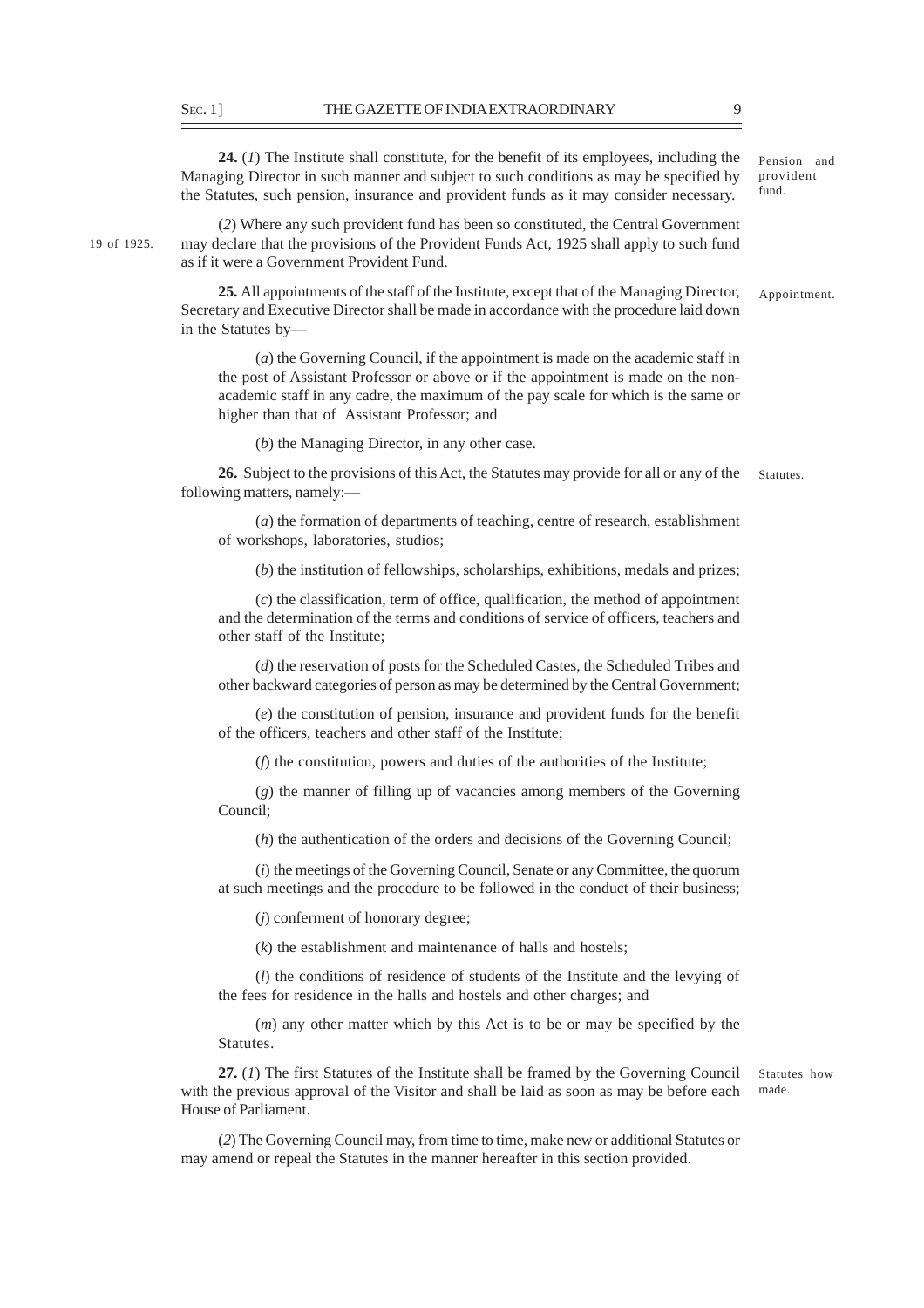(*3*) Every new Statute or addition to the Statute or any amendment or repeal of a Statute shall require the previous approval of the Visitor who may remit it to the Governing Council for consideration.

(*4*) A new Statute or a Statute amending or repealing an existing Statute shall have no validity unless it has been assented to by the Visitor.

Ordinances.

**28.** Subject to the provisions of this Act and the Statutes, the Ordinances of the Institute may provide for all or any of the following matters, namely:—

(*a*) the admission of the students to the Institute;

(*b*) the reservation for the Scheduled Castes, the Scheduled Tribes and other backward categories of persons;

(*c*) the courses of study to be laid down for all degrees, diplomas and certificates of the Institute;

(*d*) the conditions under which students shall be admitted to the degree, diploma and certificate courses and to the examinations of the Institute and award of degrees, diplomas and certificates;

(*e*) the conditions for award of fellowships, scholarships, exhibitions, medals and prizes;

(*f*) the conditions and mode of appointment and duties of examining body, examiners and moderators;

(*g*) the conduct of examinations;

(*h*) the maintenance of discipline among the students of the Institute;

(*i*) the fees to be charged for courses of study in the Institute and for admission to the examinations of degrees, diplomas and certificates of the Institute; and

(*j*) any other matter which by this Act or the Statutes is to be or may be provided for by the Ordinances.

**29.** (*1*) Save as otherwise provided in this section, Ordinances shall be made by the Senate.

(*2*) All Ordinances made by the Senate shall have effect from such date as it may direct, but every Ordinance so made shall be submitted, as soon as may be, to the Governing Council and shall be considered by the Governing Council at its next succeeding meeting.

(*3*) The Governing Council shall have power by resolution to modify or cancel any such Ordinance and such Ordinance shall from the date of such resolution stand modified accordingly or cancelled, as the case may be.

Tribunal of Arbitration.

Ordinance how made.

> **30.** (*1*) Any dispute arising out of a contract between the Institute and any of its employees shall, at the request of the employee concerned or at the instance of the Institute, be referred to a Tribunal of Arbitration consisting of one member appointed by the Institute, one member nominated by the employee and an umpire appointed by the Visitor.

> (*2*) The decision of the Tribunal of Arbitration shall be final and shall not be questioned in any court.

> (*3*) No suit or proceeding shall lie in any court in respect of any matter which is required by sub-section (*1*) to be referred to the Tribunal of Arbitration.

(*4*) The Tribunal of Arbitration shall have power to regulate its own procedure.

(*5*) Nothing in any law for the time being in force relating to arbitration shall apply to arbitration under this section.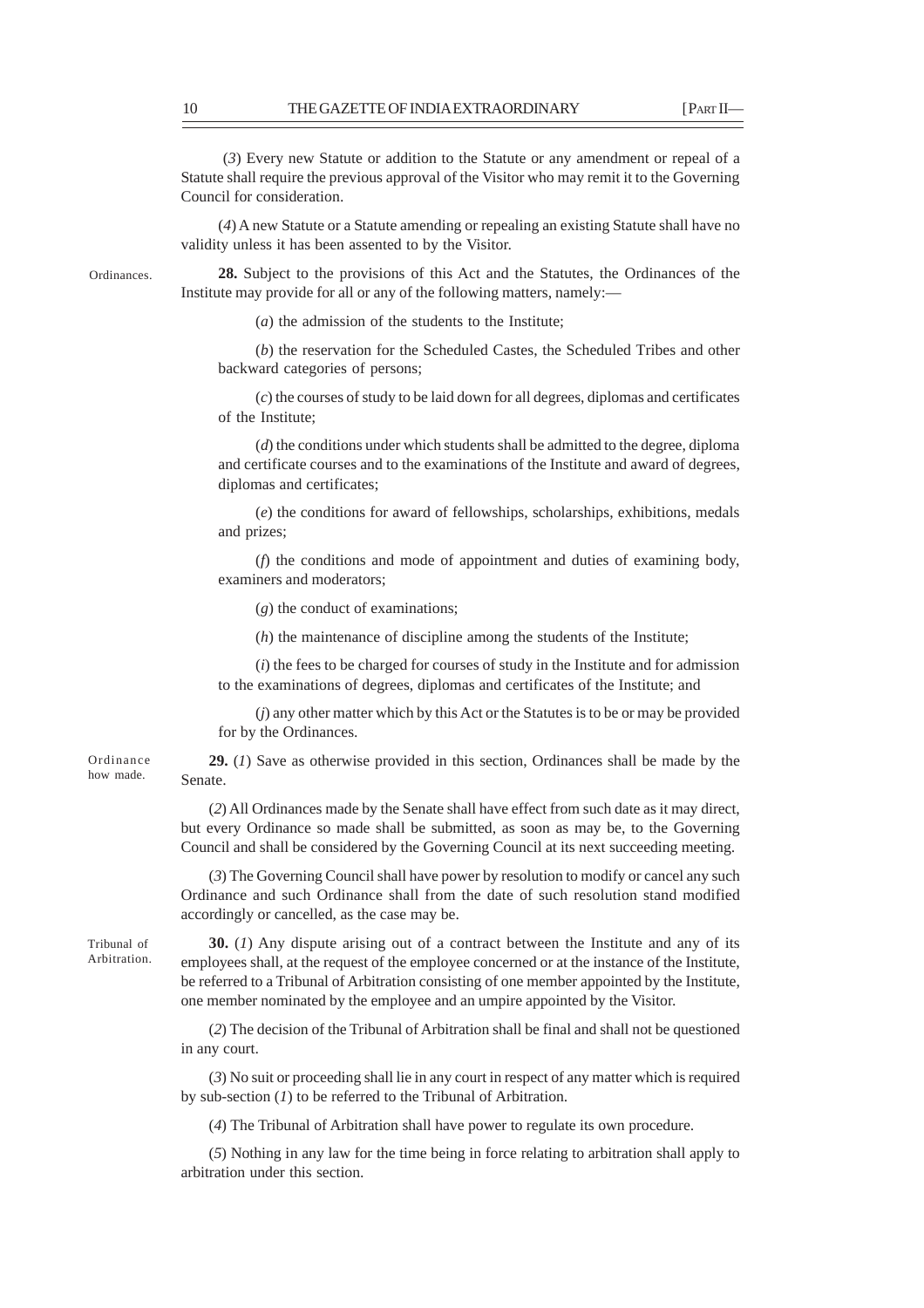### CHAPTER III

#### **MISCELLANEOUS**

**31.** No act of the Institute or Governing Council or Senate or any other body set-up under this Act or the Statutes, shall be invalid merely by reason of—

(*a*) any vacancy in, or defect in the constitution thereof; or

(*b*) any defect in the election, nomination or appointment of a person acting as a member thereof; or

(*c*) any irregularity in its procedure not affecting the merits of the case.

**32.** Notwithstanding anything contained in this Act, whenever the Institute receives funds from any Government, the University Grants Commission or any other agency, including industry sponsoring a research scheme or a consultancy assignment or a teaching programme or a chaired professorship or a scholarship, etc., to be executed or endowed at the Institute—

(*a*) the amount received shall be kept by the Institute separately from the Fund of the Institute and utilised only for the purpose of the scheme; and

(*b*) the staff required to execute the same shall be recruited in accordance with the terms and conditions stipulated by the sponsoring organisations:

Provided that any money remaining unutilised shall be transferred to the endowment fund created under section 22 of this Act.

**33.** The Institute shall have the power to grant degrees, diplomas, certificates and other academic distinctions under this Act, which shall be equivalent to such corresponding degrees, diplomas, certificates and other academic distinctions granted by any University or Institute established or incorporated under any other law for the time being in force.

22 of 2005.

**34.** The provisions of the Right to Information Act, 2005 shall apply to the Institute, as if it were a public authority as defined in clause (*h*) of section 2 of the Right to Information Act, 2005.

**35.** (*1*) The Central Government may, by notification, make rules to carry out the purposes of this Act.

(*2*) In particular and without prejudice to the generality of the foregoing power, such rules may provide for all or any of the following matters, namely:—

(*a*) the manner of appointment of the Managing Director, Secretary and Executive Director and terms and conditions of his services;

(*b*) the terms and conditions of service of the Managing Director, Secretary and the Executive Director under sub-section (*1*) of section 16, sub-section (*1*) of section 17 and sub-section (*1*) of section 18;

(*c*) the form and manner in which the books of account of the Institute shall be maintained under sub-section (*1*) of section 23; and

(*d*) any other matter which is required to be, or may be, prescribed.

(*3*) Every rule made under this section shall be laid, as soon as may be after it is made, before each House of Parliament, while it is in session, for a total period of thirty days which may be comprised in one session or in two or more successive sessions, and if, before the expiry of the session immediately following the session or the successive sessions aforesaid, both Houses agree in making any modification in the rule or both Houses agree that the rule should not be made, the rule shall thereafter have effect only in such modified form or be of

Sponsored schemes.

Power of Institute to grant degree, etc.

Institute to be public authority under the Right to Information Act, 2005.

Power of Central Government to make rules.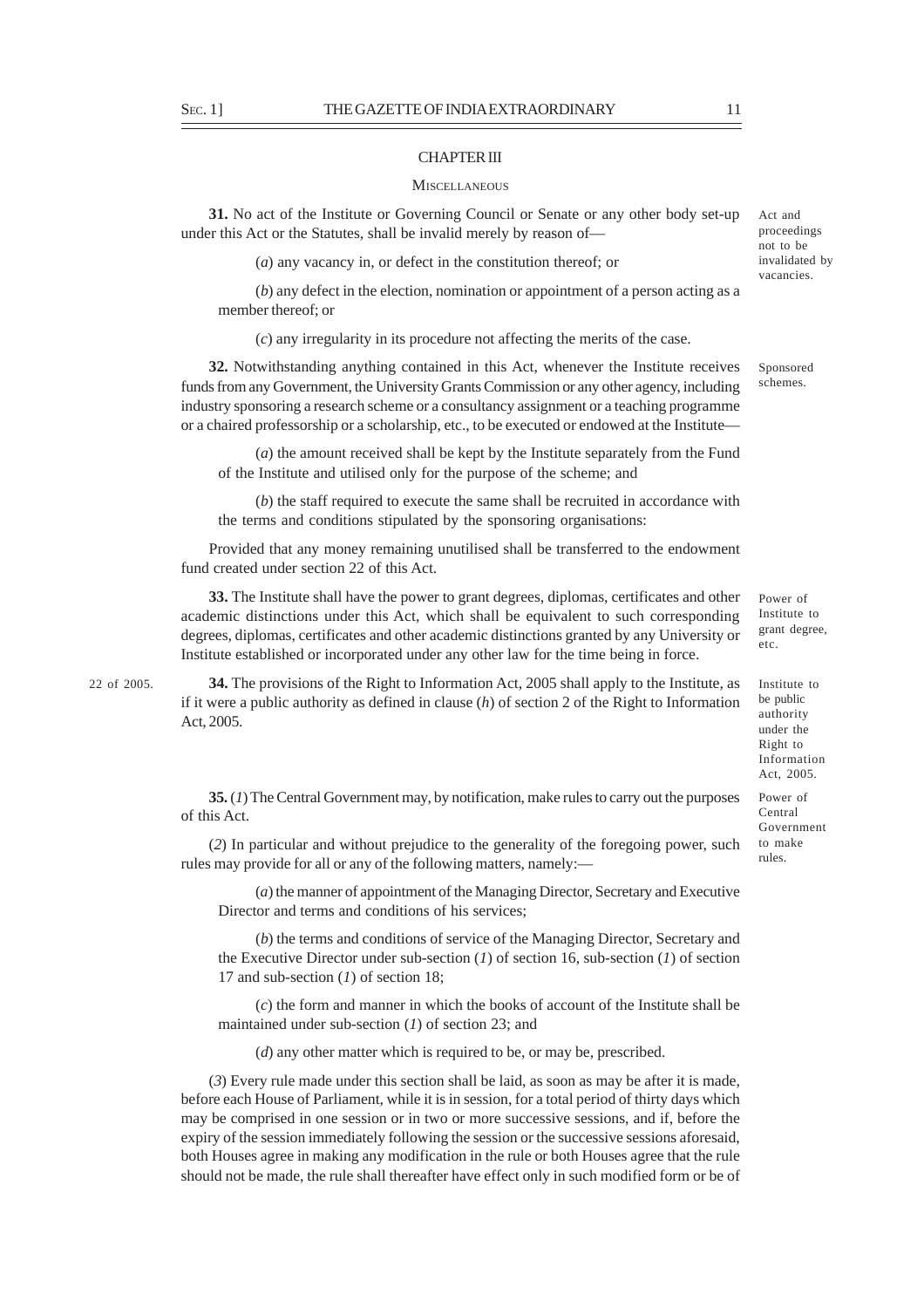no effect, as the case may be; so, however, that any such modification or annulment shall be without prejudice to the validity of anything previously done under that rule.

**36.** The Institute shall furnish to the Central Government such returns or other information with respect to policies or activities as the Central Government may, for the purpose of reporting to Parliament or for the making of policy, from time to time, require.

**37.** Notwithstanding anything contained in this Act—

(*a*) the Governing Council of the Society functioning as such, immediately before the commencement of this Act shall continue to so function until a new Governing Council is constituted for the Institute under this Act, but on the constitution of a new Governing Council under this Act the members of the Governing Council holding office before such constitution shall cease to hold office;

(*b*) until the first Statutes and the Ordinances are made under this Act, the rules and regulations, instructions and guidelines of the Society as in force, immediately before the commencement of this Act, shall continue to apply to the Institute insofar as they are not inconsistent with the provisions of this Act; and

(*c*) any student who joined classes of the existing Institute on or after the academic year 2012-2013 or completed the course on or after the academic year 2013-2014 shall for the purposes of clause (*iii*) of section 7, be deemed to have pursued a course of study in the existing Institute if such student has not already been awarded degree or diploma for the same course of study.

**38.** (*1*) Every Statute or Ordinance made under this Act shall be published in the Official Gazette.

(*2*) Every Statute or Ordinance made under this Act shall be laid, as soon as may be after it is made, before each House of Parliament, while it is in session, for a total period of thirty days which may be comprised in one session or in two or more successive sessions, and if, before the expiry of the session immediately following the session or the successive sessions aforesaid, both Houses agree in making any modification in the Statute or Ordinance or both Houses agree that the Statute or Ordinance should not be made, the Statute or Ordinance shall thereafter have effect only in such modified form or be of no effect, as the case may be; so, however, that any such modification or annulment shall be without prejudice to the validity of anything previously done under that Statute or Ordinance.

(*3*) The power to make Statutes or Ordinances shall include the power to give retrospective effect with the approval of the Central Government from a date not earlier than the date of commencement of this Act to Statutes or Ordinances or any of them but no retrospective effect shall be given to any Statute or Ordinance so as to prejudicially affect the interests of any person to whom such Statutes or Ordinances may be applicable.

Power to remove difficulties.

**39.** (*1*) lf any difficulty arises in giving effect to the provisions of this Act, the Central Government may, by order published in the Official Gazette, make such provision or give such direction not inconsistent with the purposes of this Act, as appears to it to be necessary or expedient for removing the difficulty:

Provided that no such order shall be made after the expiry of two years from the date of commencement of this Act.

(*2*) Every order made under this section shall be laid, as soon as may be after it is made, before each House of Parliament.

Returns and information to be provided to Central Government.

Transitional provisions.

Statute and Ordinance to be published in the Official Gazette and to be laid before Parliament.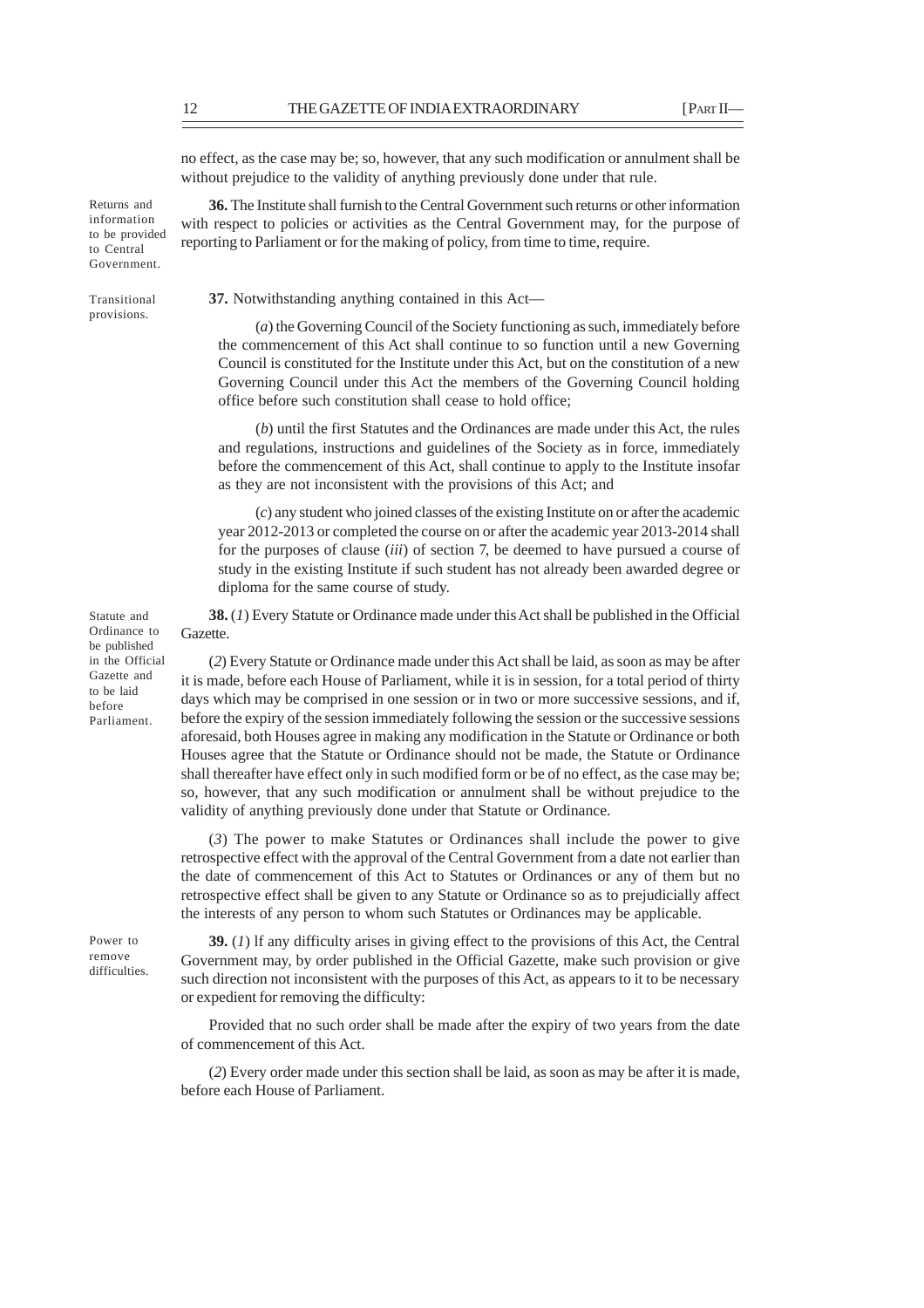# THE SCHEDULE

# [*See* section 3(*h*)]

### INSTITUTE CAMPUSES

| Sl.<br>Name of the |                      | Name and address of the existing Institute campus                                                                                                             |  |
|--------------------|----------------------|---------------------------------------------------------------------------------------------------------------------------------------------------------------|--|
| No.                | <b>State</b>         | and its location                                                                                                                                              |  |
| (1)                | (2)                  | (3)                                                                                                                                                           |  |
| 1.                 | <b>Uttar Pradesh</b> | Footwear Design and Development Institute, A-10/A,<br>Sector-24, Noida, Gautam Budh Nagar, Pin-201301.                                                        |  |
| 2.                 | Tamil Nadu           | Footwear Design and Development Institute, Plot<br>No: E-1, SIPCOT Industrial Park, Irrungattukotai,<br>Kancheepuram.                                         |  |
| 3.                 | West Bengal          | Footwear Design and Development Institute, Kolkata<br>Leather Complex, Mouzakariadanga, J.L No-32 and<br>Gangapur, J.L No-35, Kolkata.                        |  |
| 4.                 | Haryana              | Footwear Design and Development Institute,<br>Plot No-1, Sector-31 B, IMT Rohtak.                                                                             |  |
| 5.                 | Rajasthan            | Footwear Design and Development Institute, Village<br>Mandor, Tehsil Jodhpur, District- Jodhpur.                                                              |  |
| 6.                 | <b>Uttar Pradesh</b> | Footwear Design and Development Institute, Sultanpur<br>Road, Fursatganj, Raebareli, Pin-229302.                                                              |  |
| 7.                 | Madhya Pradesh       | Footwear Design and Development Institute, Corner<br>Plot, Khasara No:31, Nagpur-Batil Road, Immlikhera<br>Chowk, Chhindwara.                                 |  |
| 8.                 | Madhya Pradesh       | Footwear Design and Development Institute, Gram<br>Maharajpura Panchayat, Hari Pur, Phawa No-42, Survey<br>No.571/158, 61/1/1/1 on Gram Puraposar Road, Guna. |  |
| 9.                 | <b>Bihar</b>         | Footwear Design and Development Institute, Plot No<br>P-6, Megha Industrial Area, Moza Dumri, Arra Road,<br>Patna.                                            |  |
| 10.                | Telengana            | Footwear Design and Development Institute, LIDCAP<br>Campus, HS Durga, Gachibowli, Bidar-Hyderabad Road,<br>Hyderabad.                                        |  |
| 11.                | Gujarat              | Footwear Design and Development Institute, Plot No<br>H-3301, Near ESIC Hospital, Ankleshwar Industrial<br>Estate, Ankleshwar.                                |  |